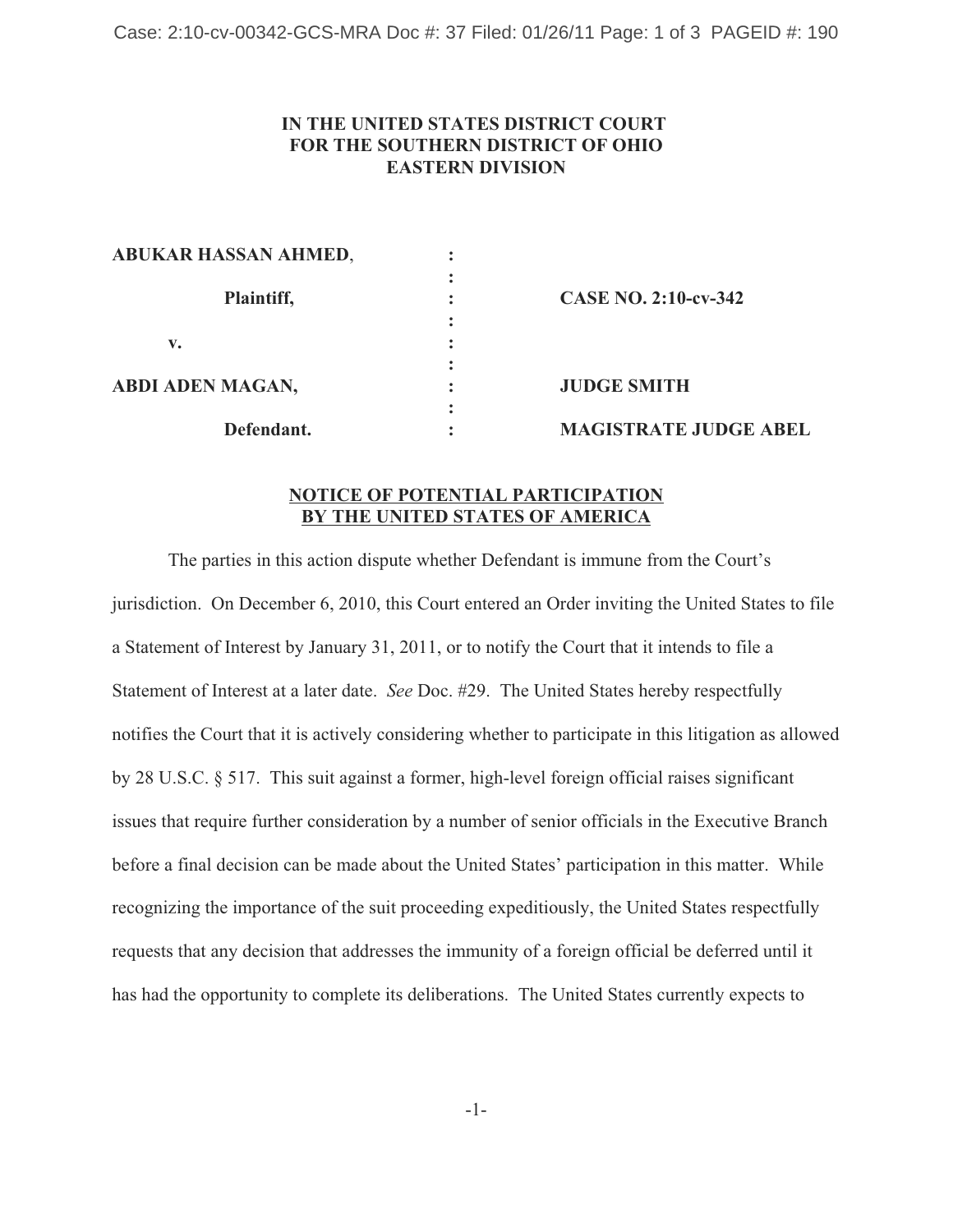complete its consideration by March 15, 2011, and will advise the Court of its determination by that date. We regret any delay to the Court and to the parties.

Dated: January 26, 2011 Respectfully submitted,

 TONY WEST Assistant Attorney General

VINCENT M. GARVEY Deputy Branch Director

 ERIC J. BEANE Trial Attorney U.S. Department of Justice Civil Division, Federal Programs Branch 20 Massachusetts Ave., N.W., Room 7124 Washington, D.C. 20001 Telephone: (202) 616-2035 Fax: (202) 616-8470 Eric.Beane@usdoj.gov

CARTER M. STEWART United States Attorney

s/John J. Stark JOHN J. STARK (0076231) Assistant United States Attorney 303 Marconi Boulevard, Suite 200 Columbus, Ohio 43215 (614) 469-5715 Fax: (614) 469-5240 john.stark@usdoj.gov

*Counsel for the United States*